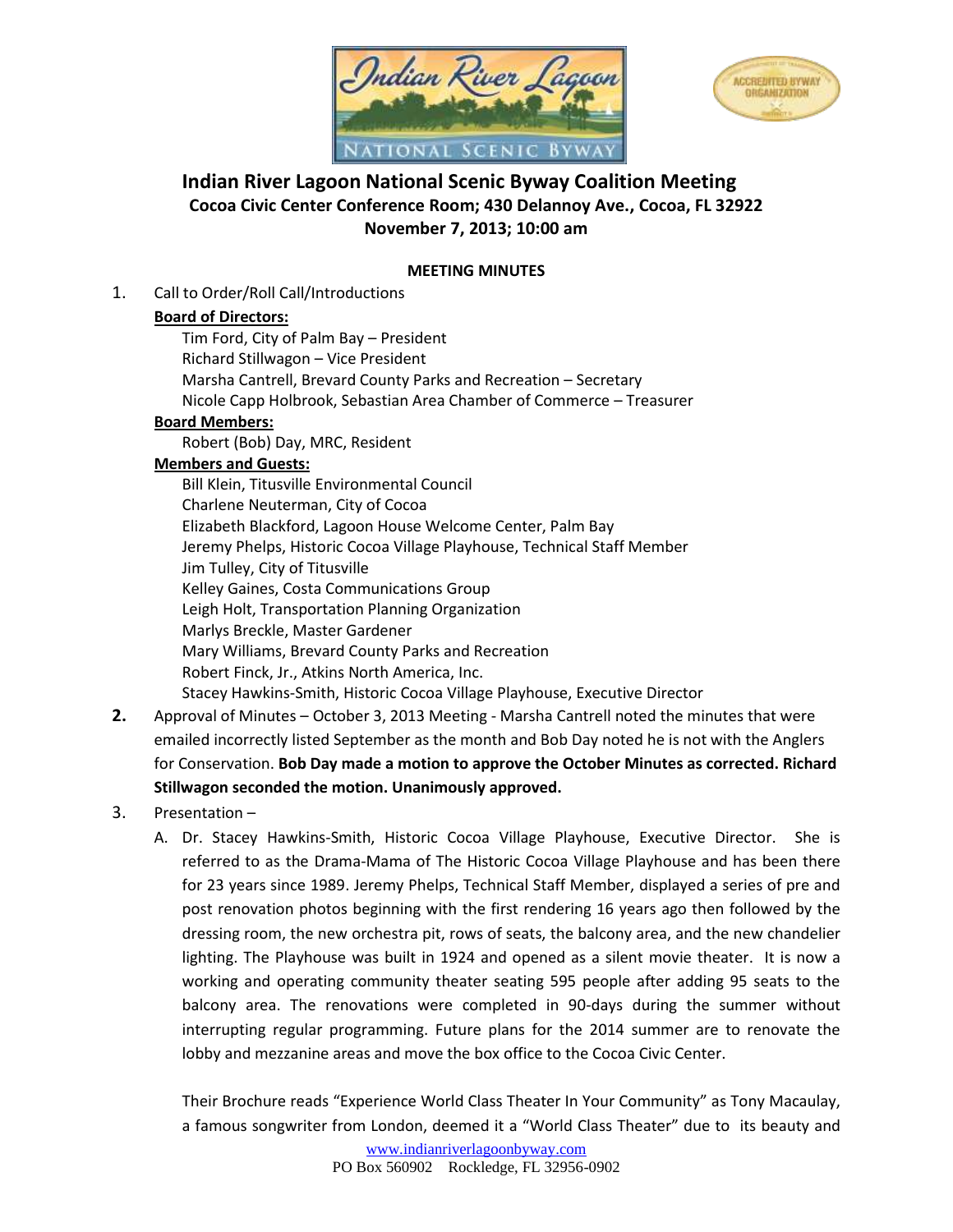



his claims that many of the community performers were as good as professionals. Many of the performers are also volunteers for a base of 400. They opened in the newly renovated auditorium with the World Premier of *Build Me Up Buttercup* written by Tony Macaulay with producers from New York and London who licensed the show by the team from *Wicked.* It premiered in a workshop form in London and will soon be going on tour in the UK. The Playhouse is owned by the City of Cocoa and leased to the community theatre. The City was awarded and matched a \$500K Cultural Facilities Grant for the renovations for a total of \$1.5M raised collectively to complete the renovations.

The 25th season begins with the September opening of *Miss Saigon* and a Gala scheduled for September 12, 2014. A season ticket is 4 choices of any show in the brochure, additional discounted tickets, choice of seating, and your name in the Program. They are known as "Broadway on Brevard", named by their patrons, but they are officially the Historic Cocoa Village Playhouse, Inc.

B. Kelly Gaines, Costa Communications Group. Kelly displayed the new website and advised she would email Nicole Holbrook a link to share to be able to scroll through the new website pages. They want to complete programming the test link and coding the pages in December and to go live in January. She suggested that two people be trained on Word Press. It is user friendly and will track who made the last changes to the web. Most of the copy is in Greek or Latin text and will be updated later. Main links across the top of each page will be HOME, ABOUT, TRAVELER'S GUIDE, KID'S CORNER, MEDIA GALLERY and CONTACT with Facebook, Twitter, YouTube icons and a Search box. On the HOME page are 3 sections for quick links to NATURE, RECREATION, and CULTURE, and other links to Plan Your Trip IRLSB Interactive Map, Calendar, Visit Online Store, and Sponsors. The Footer area will be the same on each page as an anchor with Recent Facebook Posts and links to Download the Travel Guide, Subscribe to IRL Byway, and Byway Photos. The Homepage main links are repeated at the bottom. The ABOUT THE BYWAY page contains Our Vision and History with links to History, Members, Merchandise, Get Involved, and Resources. The MEMBERS page states Corridor Management Entity; however, it was agreed it should read Coalition Management Entity. The MEMBERS page includes History of the IRL Byway CME, Our Defining Values, IRLNSB Board of Directors, Meeting Minutes, Agenda, Our Accomplishments, with links to the Board of Directors Manual, 5-Year CMP Report, Donate Today, Get Involved, and Meetings Archive. The Brochure will be available on each page. The thought is to create a media gallery of scrolling old photos. The TRAVELER'S GUIDE page has links to Along the Byway, Interactive Map, Communities, Event Calendar, NATURAL AREAS, RECREATION, CULTURAL SITES, and BYWAY SIDE TRIPS. It was suggested to list the two Counties then have links to their respective Communities. The KID'S CORNER needs info and historical photos are needed for the MEDIA GALLERY. The CONTACT page has a form for visitors to fill out for comments and selection options to request more